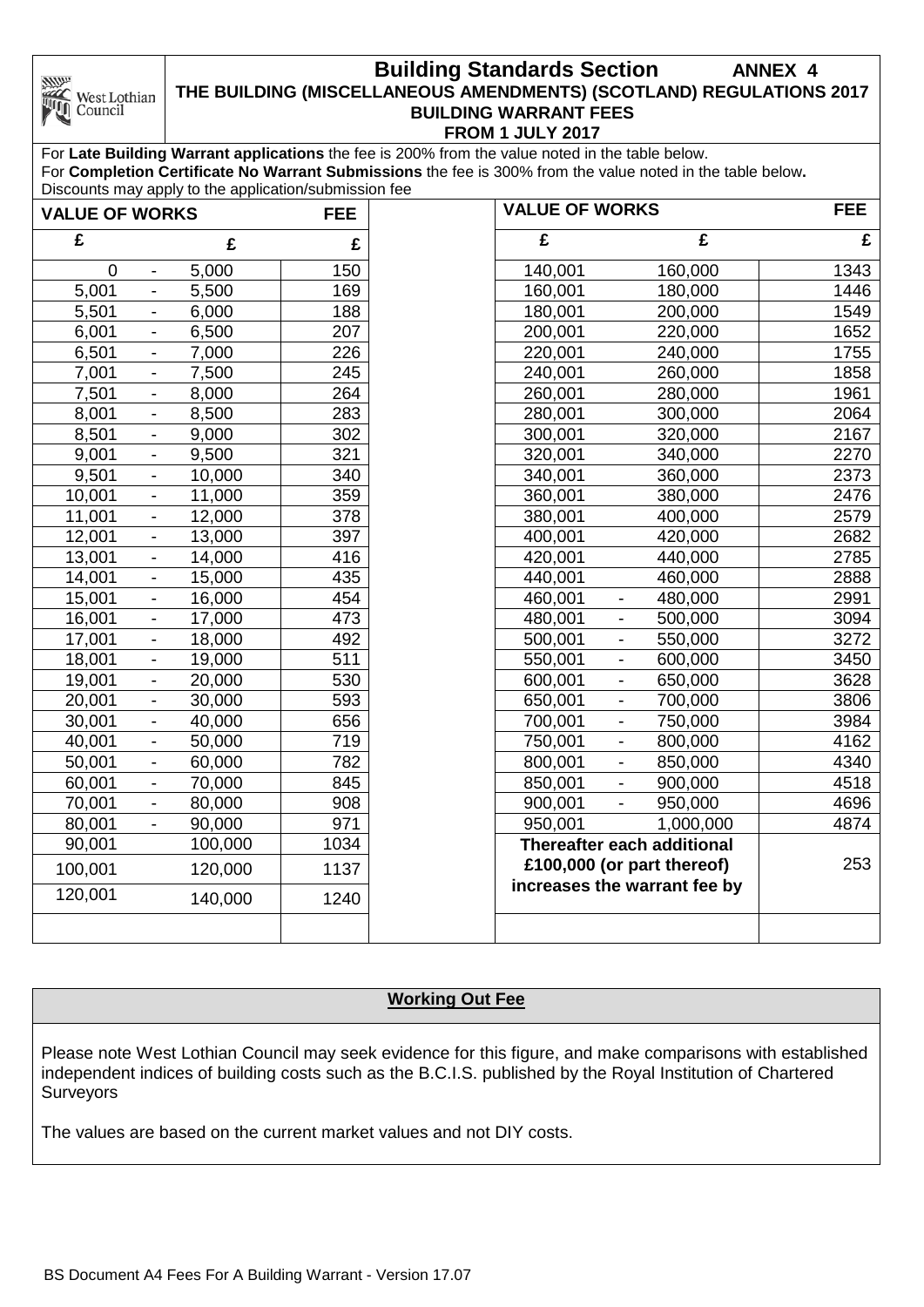

### **Building Standards Section ANNEX 4 THE BUILDING (MISCELLANEOUS AMENDMENTS) (SCOTLAND) REGULATIONS 2017 BUILDING WARRANT FEES FROM 1 JULY 2017**

| WHEN WORK HAS NOT STARTED PRIOR TO THE APPLICATION                                                                                                                                                                                                   |               |  |  |
|------------------------------------------------------------------------------------------------------------------------------------------------------------------------------------------------------------------------------------------------------|---------------|--|--|
| <b>Conversion</b>                                                                                                                                                                                                                                    | 150           |  |  |
| Building Warrant application for conversion only, that is without any building work-                                                                                                                                                                 |               |  |  |
| <b>Demolition</b>                                                                                                                                                                                                                                    | 150           |  |  |
| Building Warrant application for demolition only, that is where there are no immediate plans<br>for rebuilding nor stabilisation of neighbouring buildings-                                                                                          |               |  |  |
| Amendment to Warrant (Value increase by £5000 or under)                                                                                                                                                                                              | 100           |  |  |
| Amendment to Warrant application where new total estimated value is less than original or is<br>an increase of no more than £5000, OR application for demolition or conversion as above -                                                            |               |  |  |
| Amendment to Warrant (Value increase by more than £5000)                                                                                                                                                                                             | Fee from      |  |  |
| Amendment to Warrant application where new total estimated value increases by more than<br>£5000- take Fee from table above based on extra value of work                                                                                             | table above   |  |  |
| <b>Amendment for Further Stage of Staged Building Warrants</b>                                                                                                                                                                                       | 100           |  |  |
| Amendment to Warrant application, unless the estimated value of the works has<br>increased in which case the fee appropriate to that value is payable.                                                                                               |               |  |  |
| <b>Extend Period of Validity of Building Warrant.</b>                                                                                                                                                                                                | 100           |  |  |
| Application to extend period of validity of building warrant. This must be made prior to<br>building warrant expiring (3 years from date of issue) and are at the discretion of the Council.                                                         |               |  |  |
| Facilities Solely for the use of disabled persons                                                                                                                                                                                                    | <b>NO FEE</b> |  |  |
| Application to provide facilities solely for the use of disabled persons within a dwelling., e.g.<br>a better way of entering or getting around inside the building or installing sanitary facilities.<br>The fee for this part only will not apply. |               |  |  |
| NOTE: If further works are involved then the value of the works will relate to these<br>other works and the normal fee from the table above apply to this portion of the works.<br>For advice contact the Building Standards Section                 |               |  |  |

# **WHEN WORK HAS STARTED PRIOR TO THE ORIGINAL APPLICATION BEING SUBMITTED**

| <b>Building Warrant Application</b>                                                                                                                        | 200% of fee |  |  |
|------------------------------------------------------------------------------------------------------------------------------------------------------------|-------------|--|--|
| Based on value of work                                                                                                                                     |             |  |  |
|                                                                                                                                                            | above       |  |  |
| <b>Conversion</b>                                                                                                                                          |             |  |  |
| Building Warrant application for conversion only, that is without any building work-                                                                       |             |  |  |
| <b>Demolition</b>                                                                                                                                          | 200         |  |  |
| Building Warrant application for demolition only, that is where there are no immediate plans<br>for rebuilding nor stabilisation of neighbouring buildings |             |  |  |

| WHEN WORK HAS BEEN COMPLETED AND NO BUILDING WARRANT SUBMITTED                                                                                              |                           |  |  |  |
|-------------------------------------------------------------------------------------------------------------------------------------------------------------|---------------------------|--|--|--|
| <b>Completion Certificate Submission Where No Building Warrant Granted</b>                                                                                  | 300% of fee<br>from table |  |  |  |
| Based on value of work                                                                                                                                      |                           |  |  |  |
|                                                                                                                                                             | above                     |  |  |  |
| <b>Conversion</b>                                                                                                                                           | 300                       |  |  |  |
| Building Warrant application for conversion only, that is without any building work-                                                                        |                           |  |  |  |
| <b>Demolition</b>                                                                                                                                           | 300                       |  |  |  |
| Building Warrant application for demolition only, that is where there are no immediate plans<br>for rebuilding nor stabilisation of neighbouring buildings- |                           |  |  |  |